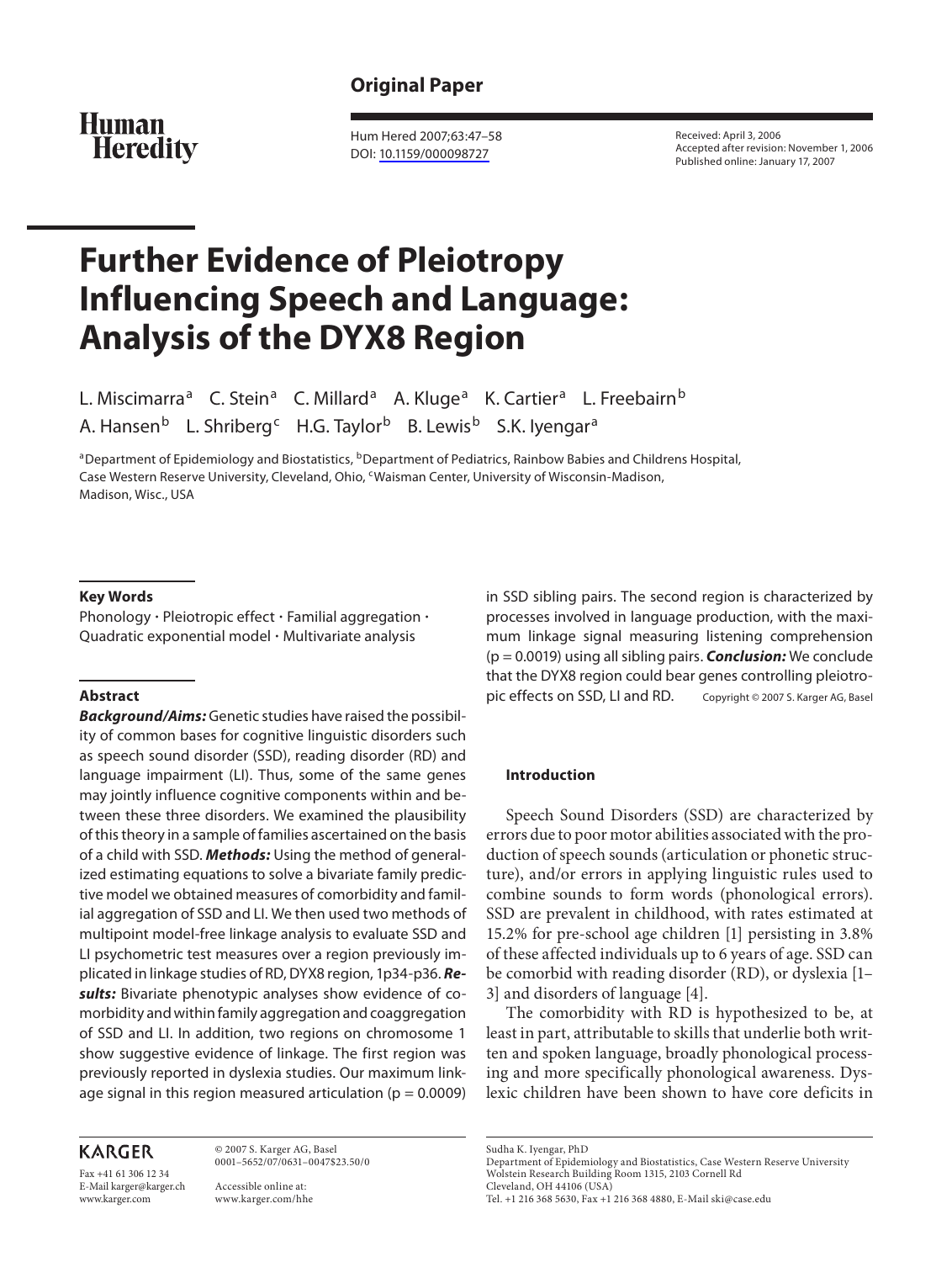phonological processing skills, defined as the ability to correctly use phonemes to process verbal and written information in short and long term memory by coding and decoding information. A critical component of phonological processing, phonological awareness, which is demonstrated by tasks that assess explicit knowledge of the sound system, has been shown to be particularly problematic for children with RD [5–7] .

 Language impairment (LI) refers to a heterogeneous group of developmental disorders or delays that are principally characterized by deficits and/or immaturities in language comprehension or production that may involve semantics, syntax or pragmatics. The reported rates of co-morbidity between SSD and LI in children with persistent speech delay are  $11-15\%$  at 6 years of age [1], with considerably higher rates of 40–60% reported for preschool children [8]. In addition, both children with comorbid SSD and LI and those with LI only often present with reading disorders at school age [9, 10].

 Genetic studies of SSD and RD raise the possibility of a common genetic basis for these disorders [11–18] . Our prior findings on chromosome 3 [18] and those reported recently for chromosomes 1, 6 and 15 [19] have demonstrated that this overlapping etiology, as evidenced in part by coincident linkage signals, may be due to pleiotropy. Pleiotropy is defined as the same gene(s) influencing different disorders or influencing seemingly unrelated components of the same disorder. If coincident linkage signals were actually pleiotropy then there would also be a greater than expected level of genetic comorbidity of SSD, LI and/or RD within individuals and within families [20]. There have been reports of both comorbidity and familial aggregation of SSD and LI [1] and Specific Language Impairment and RD [21]; however, multivariate aggregation and segregation analyses have only been performed using RD samples [22–24] . To date there have been no formal multivariate analyses of the SSD and LI phenotypes. In this paper we propose such a model as a preliminary step to linkage analyses.

 We therefore examine pleiotropy in two stages. First we tested for phenotypic aggregation using a bivariate analysis. This analysis elucidated the extent of familial aggregation, as well as individual and familial comorbidity of SSD and LI. These estimates are generated using information across all families in the sample. Second, using model-free linkage methods we tested for linkage of quantitative psychometric measures used to test for SSD and the binary measures of SSD and LI to the DYX8 region, corresponding to 1p34-p36, which has previously been implicated in linkage studies of dyslexia. The results

of the bivariate analyses demonstrate evidence for comorbidity and aggregation. In addition our linkage analyses of SSD phenotypes show tight overlap with both a previous SSD study using an identical test measure and tight overlap with several existing dyslexia linkage analyses in the DYX8 region at two susceptibility loci.

#### **Methods**

#### *Family Ascertainment*

 The families were recruited through a proband child with a moderate to severe SSD referred from the clinical caseloads of speech language pathologists in Northeastern Ohio. All study participants were screened to ensure they met the following criteria: (1) normal speech mechanism as demonstrated by the Total Structure subscale of the Oral and Speech Motor Control Protocol [25], (2) normal hearing as demonstrated by pure tone audiometric screening test and impedance audiometry, (3) normal intelligence, defined as a performance IQ of at least 80 on the Wechsler Preschool and Primary Scale of Intelligence (Revised) [26, 27] , or Wechsler Intelligence Scale for Children (Third Edition) [28] , (4) absence of a history of neurological disorders or developmental delays other than speech and language as reported by the parent. The purpose of these procedures was to exclude SSD due to structural abnormalities such as cleft lip and palate, hearing loss, and general cognitive impairments, which may be under genetic influences separate from those affecting the majority of cases.

 Probands and siblings were considered SSD affected if their scores on the Goldman-Fristoe Test of Articulation Sounds in Words subtest (GFTA) [29] were in the bottom tenth percentile, and they committed a minimum of four phonological process errors with severity rating 3–4 on the Khan-Lewis Phonological Analysis Test [30]. Parents were considered SSD or LI affected if they had ever been enrolled in speech or language therapy. The qualitative variable SSD therefore includes all individuals meeting these criteria, regardless of their LI affection status.

 Binary affection status for language impairment (LI) was defined by a score one standard deviation or greater below the mean on two or more subtests of the age appropriate Test of Language Development, Primary (Second Edition) [31], or the Clinical Evaluation of Language Fundamentals (Revised) [32] . The qualitative variable LI therefore includes comorbid individuals. Additionally we generated the qualitative variable SL which is a composite of the two variables LI and SSD; individuals with SL have  $LI = 1$  and/or  $SSD = 1$ .

#### *Psychometric Measures*

 Articulation of speech sounds in initial, medial and final word positions, as well as consonant blends, was assessed using the GFTA. For participants over four years of age, phonological short term memory was evaluated through the repetition of nonsense words on the Nonsense Word Repetition Task (NSW) [33] . The multisyllabic word Repetition Task [33] (MSW) and difficult to articulate phrases such as 'mixed biscuits' or 'blue plaid pants' on the Speech Error Phrases (ERRORW) further assessed articulation skills in children who may not present with overt speech errors on the GFTA or in conversational speech. The Colorado Per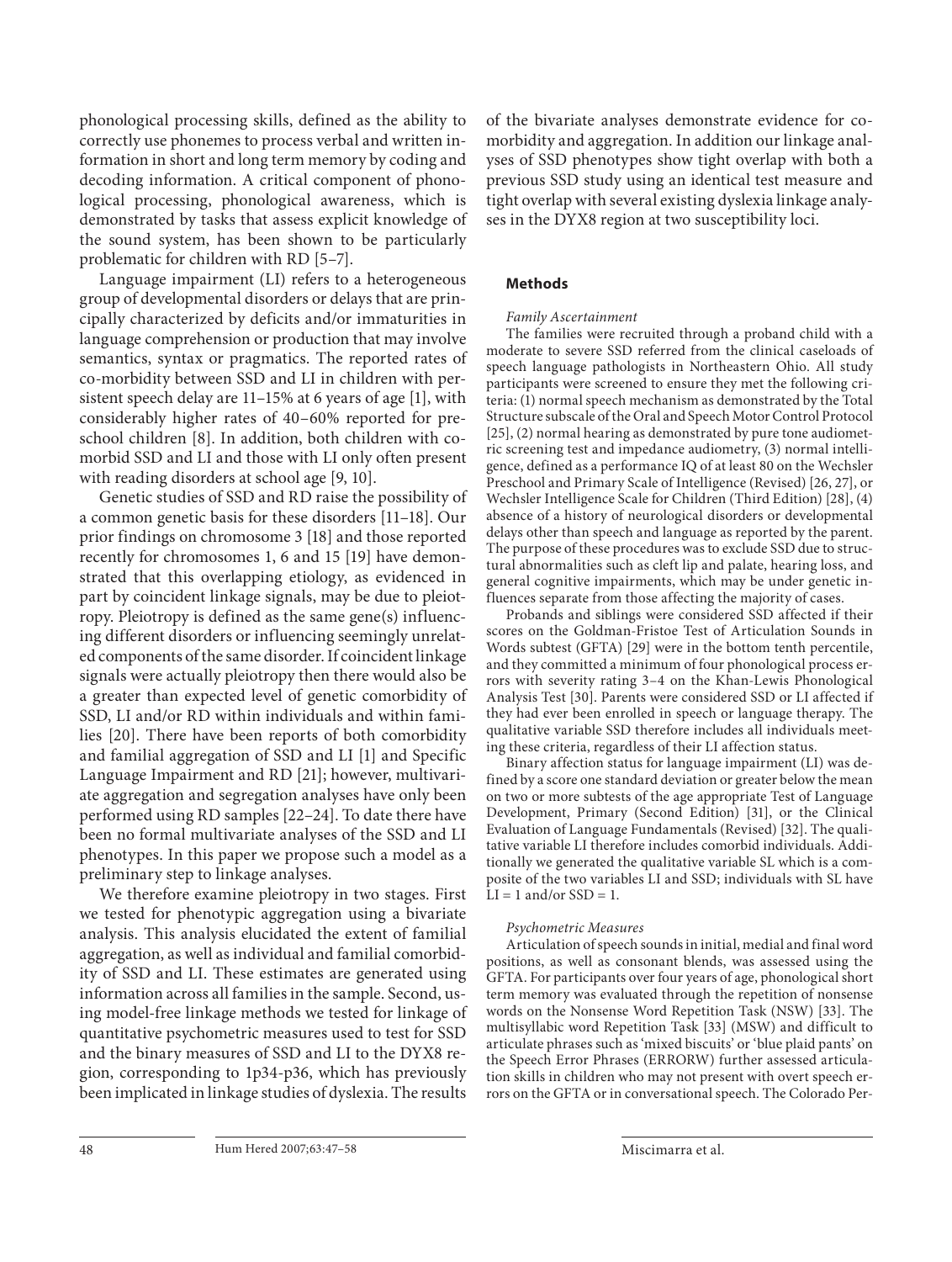ceptual Speed Test (CPST) [34] was used to assess visual speed of processing of letters and numbers using a three-part, timed task requiring the individual to rapidly scan and circle groups of matching letter-number clusters.

 Verbal short term memory was assessed with the sentence imitation task of the CELF-R (CELF-Rsi) or TOLD-P:2 (TOLDP:2si) [31, 32]. Both receptive and expressive vocabulary was assessed using the Peabody Picture Vocabulary Test (Third Edition) [35] , and the Expressive One Word Vocabulary Test (Revised) [36] , respectively.

 Reading decoding was assessed in children at least 7 years of age using the Word Attack (WRAT) and Word Identification (WRID) subtests of the Woodcock Reading Mastery Tests (Revised) [37]. Reading comprehension was evaluated using the Wechsler Individual Achievement Test Reading Comprehension subtest (WIATRC) which requires children to select the picture that matches a word or sentence as well as generate a word that matches a picture and oral description [38]. The Wechsler Individual Achievement Test Listening Comprehension subtest (WIATLC) assesses auditory language comprehenison, tapping syntax, vocabulary and verbal short-term memory [39]. Spelling was evaluated using the third edition of the Test of Written Spelling (TWS-3) [40]. The TWS-3 contains both predictable words (words with regular phoneme-grapheme associations) and unpredictable words (words that do not adhere to spelling rules).

 All quantitative scores were adjusted prior to analysis of the genetic data using a stepwise regression model including age, age squared and a rating of socioeconomic status using the Hollingshead Four Factor Index of Social Class [41] . Two sided t tests, accounting for significantly different variances when appropriate, were used to determine if the adjusted mean scores differed significantly between proband and SSD affected siblings and SSD unaffected siblings. The residual mean scores were used in all quantitative linkage analyses in this study.

#### *Genotyping*

 High molecular weight DNA was isolated from an aliquot of blood with the Puregene Kit (Gentra Systems, Inc) or from buccal swabs using the BioRad InstaGene<sup>TM</sup> Matrix protocol (BioRad Laboratories, Inc.). Microsatellite markers on chromosome 1p34– 36 were genotyped according to previously described methods [18]. The 10 markers span an approximately 94 cM region; they are indicated in bold in figure 1. Marker order, map distance, physical location and marker heterozygosity was determined using MAP-O-MATv1.1 (http://compgen.rutgers.edu/mapomat). Five percent blind replicates and two Centre d'Etude du Polymorphisme Humain (CEPH) controls were included on each gel to serve as internal controls. The genotype error rate, found by comparing replicates, was 4.87%.

 Inconsistencies in the segregation of the genotypes within families were examined using MARKERINFO (S.A.G.E. v5.0). Individuals who demonstrated Mendelian inconsistencies at multiple markers that could not be resolved by retyping were treated as missing for the purpose of this analysis. The total of Mendelian inconsistencies and irresolvable genotypes represented 5.3% of the data. This error rate, along with the genotype error cited above, are likely due to poor DNA quality, since 82.74% of the missing data were found in buccal samples. After this data cleaning step, the marker informativity, in terms of Shannon information content, ranged from 0.74 (D1S255) to 0.86 (D1S2781). Relationships were confirmed using a likelihood-based analysis of all available molecular data, implemented in RELPAIR [42] .

#### *Bivariate Family Predictive Model*

 In order to examine aggregation and comorbidity we first calculated some simple odds ratios and then constructed a quadratic exponential model (QEM) [43]. All individuals with phenotypic data were used in both odds ratio calculations and the QEM; to adjust for ascertainment we did not include the affection status of the proband. Our rationale for the use of the QEM model was: (1) the parameters have clear interpretations as conditional odds and odds ratios, (2) associations within families and within individuals can be examined, (3) individual characteristics (sex, race, type of relative, etc.) can be taken into account through the use of covariates. Hudson et al. [44, 45] derived the logistic regression equations for the multivariate case detailed below.

 The components of the QEM model are as follows. First we generated a vector of family member *j's* binary affection status for SSD,  $Y_{S_i}$  and LI,  $Y_{L_i}$ , written as  $(Y_{L_i}, Y_{S_i})^T$ , with  $j = 1$  for the proband and  $j$  >1 for all relatives. For each person, we then summed the number of SSD affected in the family,  $S_{s,-j} = \sum Y_{Sk}$  and the number of LI affected in the family,  $S_{L,-j} = \Sigma Y_{L,k}$ , subtracting one from these totals if the individual family member was affected. The five main parameters in model 1 measure baseline risks of SSD  $(\alpha_S)$ and LI  $(\alpha_{\rm L})$  assuming that there are no other affected members and that the individual is not comorbid for SSD and LI, the association of SSD and LI within an individual  $(\delta)$ , the within family association of SSD  $(\gamma_S)$ , the within family association of LI  $(\gamma_I)$ and the within family association of SSD (or LI) given LI (or SSD), ( $\gamma_{SL}$ ). The values in the  $\theta$  vectors were used to estimate covariate intercepts for a response's relative type (offspring = 0, other relative type  $= 1$ ) and race (Caucasian  $= 0$ , non-Caucasian  $= 1$ ). The model for  $j = 1...n$  is written

$$
P(Y_{S_j}, Y_{L_j} | Y_{S,-j}, Y_{L,-j}, Z_j) \propto \exp \{ \alpha_S Y_{S_j} + \alpha_L Y_{L_j} + \delta Y_{S_j} Y_{L_j} + \gamma_S Y_{S_j} S_{S,-j} + \gamma_L Y_{L_j} S_{L,-j} + \gamma_{S^*L} (Y_{S_j} S_{L,-j} + Y_{L_j} S_{S,-j}) + (\theta_S^T Z_j) Y_{S_j} + \theta_L^T Z_j) Y_{L_j} \}.
$$
\n(1)

 This can rewritten as two logistic regression equations with shared coefficients. One equation has SSD as an outcome,  $Y_{S_i}$  and one equation has LI,  $Y_{L_i}$  as an outcome. For each person we summed (i) the number of SSD affected,  $S_{S,-i} = \sum Y_{Sk}$  and the number of LI affected,  $S_{L, -i} = \sum Y_{L,k}$ , subtracting one in both cases if the individual family member was affected. In order to differentiate offspring and parents we used an indicator variable which holds a value of 1 when the pair of equations is individual that is a parent.

logit 
$$
P(Y_{S_j} = 1 | Y_{L_j} Y_{-j}, Z_j) = \alpha_S + \delta Y_{L_j} + \gamma_S S_{S, -j} + \gamma_{S^* L} S_{L, -j} + \gamma_{S^* S L} S_{S L, -j} + \gamma_{S^* S L} Y_{L_j} S_{S, -j} + \gamma_{L^* S L} Y_{L_j} S_{L, -j} + \gamma_{S^* S L} Y_{L_j} S_{S L, -j} + \theta_S^T Z_j
$$

$$
\text{logit } P(Y_{L_j} = 1 \mid Y_{S_j}, \mathbf{Y}_{-j}, \mathbf{Z}_j) = \alpha_L + \delta Y_{L_j} + \gamma_L S_{L, -j} + \gamma_{S^* L} S_{S, -j} + \gamma_{L^* S L} S_{S L, -j} + \gamma_{L^* S L} Y_{S_j} S_{L, -j} + \gamma_{S^* S L} Y_{S_j} S_{S, -j} + \gamma_{S L^* S L} Y_{S_j} S_{S L, -j} + \mathbf{\Theta}_L^T \mathbf{Z}_j
$$
\n(2)

 To adjust for ascertainment of probands on SSD(LI) status, only the proband's LI(SSD) equation was used in the estimation of the coefficients.

#### *Multipoint Linkage Analysis*

 Genotypes from all family members were used to calculate both single point and multipoint identity by descent (IBD) allele

Speech and Language Pleiotropy in the DYX8 Region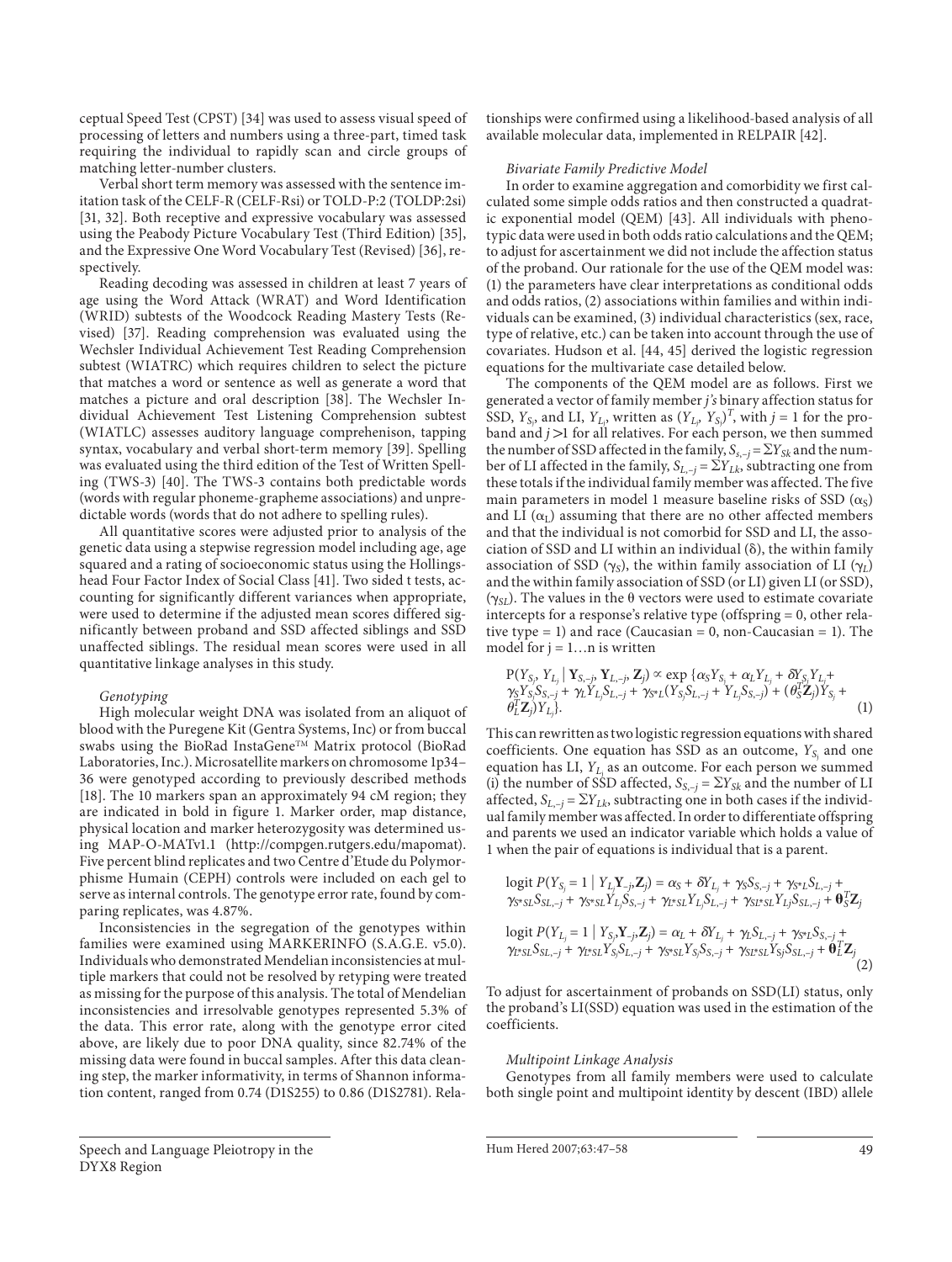

**Fig. 1.** Genetic and cytogenetic locations with evidence for linkage to RD, SSD and related phenotypes.  $\leftarrow$  = Closest marker to most significant linkage signal. ‡ Linkage analyses using population ascertained on the basis of an individual with RD. † Linkage analysis using population ascertained on the basis of an individual with SSD. GFTA = Goldman Fristoe Test of Articulation; PA = phonemic awareness; PD = phonological decoding;  $SWR = single word reading; RN = rapid naming.$ 

sharing distributions using the GENIBD program of S.A.G.E (v5.0). To allow for covariate-related locus heterogeneity, we applied a covariate-based affected relative pair LOD score method as implemented in the LODPAL program of S.A.G.E (v5.0). This model is a 1 parameter modification of the conditional logistic parameterization of the Affected Sib Pair (ASP) LOD score method [47]. An optimal mode of inheritance parameter is specified that allows one to fit only a single additional parameter per covariate. The model is parameterized in terms of offspring recurrence risk ratio,  $\lambda_1$ , conditional on K covariates:

$$
\lambda_1(x) = \exp(\beta + \sum_{k=1}^K \gamma_k x_k)
$$
\n(3)

 The covariates are centered around the sib pair sample mean before inclusion in the model in order to improve numeric stability, simplify specification of constraints on parameter estimates and so that  $\beta$  reflects 'average' allele sharing in the sample. The  $\gamma_k$  are covariate-specific parameters that measure the change in allele sharing as a function of the covariates. While the actual  $\beta$ and  $\gamma_k$  values are coding dependent, conclusions about locus heterogeneity are not dependent on the estimated value of  $\beta$ .

 We first examined evidence for linkage of regions on chromosome 1 to SSD, LI and SL using only concordantly affected sibling pairs. We then incorporated the phenotypic indicators for each sib pair into the conditional logistic regression as covariates. To do this we generated LOD scores at all marker positions for ASP analyses of SSD, LI and SL. Using three models, we added the 13 test measures listed one at a time. In total, 3 ASP and 39 single covariate analyses were run. The likelihood ratio statistics (LRSs) for all models were calculated by dividing the LOD scores at each location by  $2\log_e 10$ . The probability values for the ASP LRSs using only the binary traits were obtained using the chi-square distribution with one degree of freedom. To calculate the significance of the additional covariate to each of the three ASP models the LOD score at each marker location was subtracted from the covariate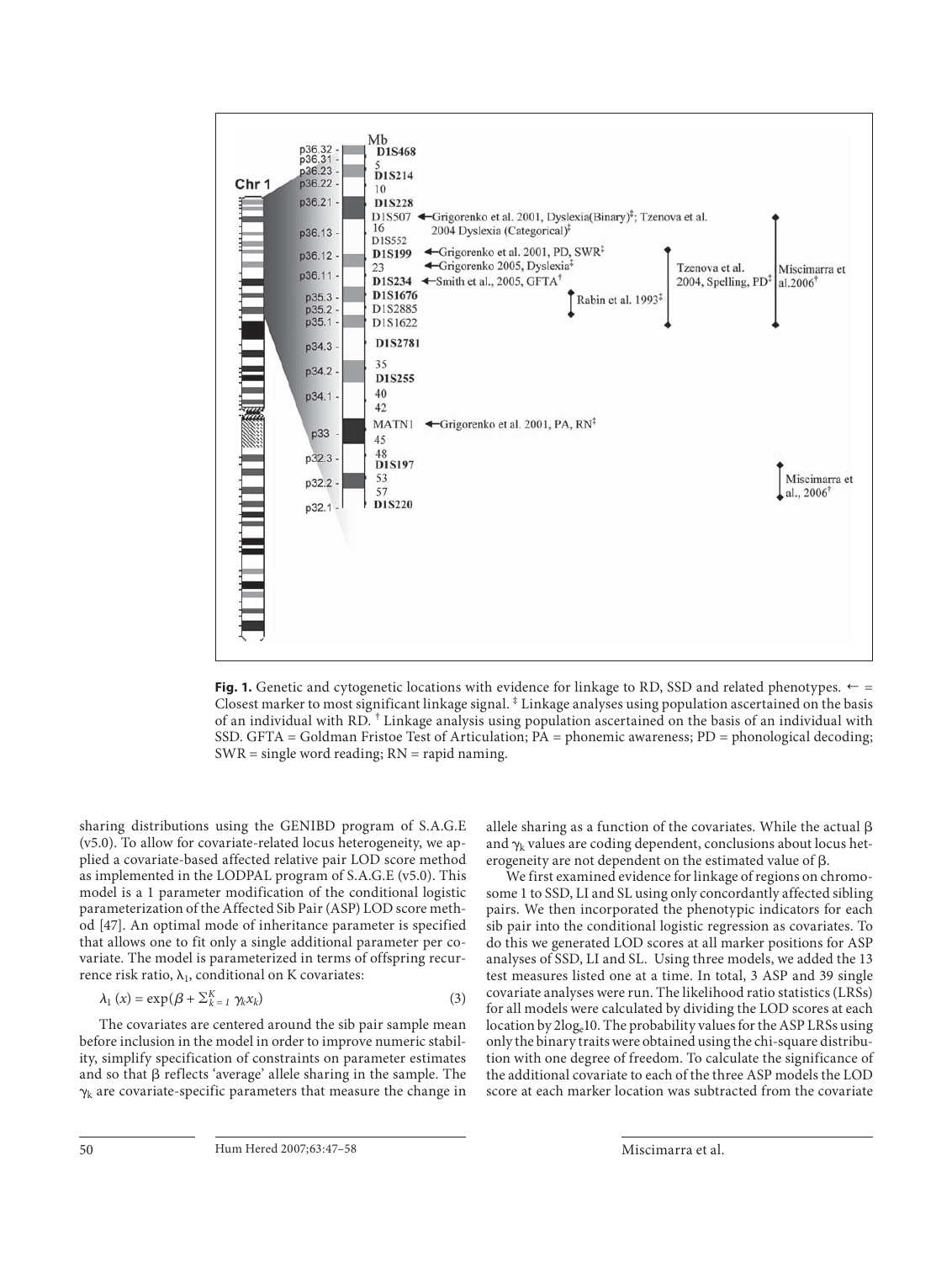**Table 1.** General description of SSD population

| Characteristics of SSD sample                   | Caucasian<br>families | Non-Caucasian<br>families |
|-------------------------------------------------|-----------------------|---------------------------|
| Description of families                         |                       |                           |
| Pedigrees                                       | 126                   | 25                        |
| Sibships                                        |                       |                           |
| Mean sibship size (range)                       | $2.51(1-7)$           | $1.91(1-4)$               |
| Full (half) sibling pairs                       | 316(10)               | 42(8)                     |
| Concordantly affected full (half) sibling pairs | 99(1)                 | 14(2)                     |
| SES: Hollingshead Four-Factor Index (% of total |                       |                           |
| number of families classified by ethnicity)     |                       |                           |
| Category 1 (low)                                | 2.6                   | 21.4                      |
| Category 2                                      | 6.9                   | 17.9                      |
| Category 3                                      | 16.4                  | 25.0                      |
| Category 4                                      | 46.5                  | 21.4                      |
| Category 5 (high)                               | 27.6                  | 35.5                      |
| Description of individuals                      |                       |                           |
| Individuals (male/female)                       |                       |                           |
| Siblings                                        | 191 (1.22)            | 31(1.07)                  |
| Half-siblings                                   | 5(4.0)                | 10(1.33)                  |
| Parents                                         | 215(0.84)             | 36(0.50)                  |
| Mean age (range), years                         |                       |                           |
| Proband                                         | $6.02(3-12)$          | $6.26(3-10)$              |
| Affected siblings                               | $7.05(3-12)$          | $8.86(4-11)$              |
| Unaffected siblings                             | $7.70(2-17)$          | $8.22(3-11)$              |
| Description of relative pairs                   |                       |                           |
| Affected relative pairs, siblings, parents      |                       |                           |
| <b>SSD</b>                                      | 71,53                 | 30, 5                     |
| With LI                                         | 28,8                  | 11, 2                     |
| With no LI                                      | 43, 45                | 0, 3                      |
| LI                                              | 36, 13                | 19, 4                     |
| With no SSD                                     | 8,5                   | 8, 2                      |
| Neither disorder                                | 114, 152              | 14, 29                    |

based LOD score at the corresponding marker location. The resulting LOD score difference was then converted to a LRS and evaluated for significance using a chi-square distribution with one degree of freedom. Lastly, to calculate the overall significance of the one covariate models a 50: 50 mixed chi-square distribution of 0 and 1 degree of freedom was used [46] .

 The genetic contribution to pleiotropy was also assessed using Haseman-Elston regression analysis [47] , which regresses a value for the sibling pair trait on the proportion of alleles shared IBD using iterative Generalized Estimating Equations (GEE) to account for the non-independent sibpairs. The weighted combination of the mean corrected sibpair squared trait sum and squared trait difference (option w4), is asymptotically most powerful and was therefore used for all regressions [48] . As we are confirming linkage and not establishing new evidence for linkage, the threshold for significance was set to  $\alpha$  = 0.05. A non-parametric permutation-based procedure for controlling the false discovery rate was used to correct multiple testing [49] . All p values reported for ASP linkage analyses and Haseman-Elston regression analyses are p values generated from this procedure. Linkage signals within 20 cM of one another were considered attributable to the same underlying genetic susceptibility. If the maximum LOD score for different phenotypes was greater than 20 cM apart these peaks were considered to be generated by different genetic mechanisms  $[50]$ .

# **Results**

# *Description of the Sample*

 Table 1 describes the characteristics of the 151 families (358 full sibling pairs) with genetic data available. Caucasian and non-Caucasian groups were considered separately in both the bivariate and genetic analyses due to differences in the sample sizes and the distributions of family socioeconomic status, SSD and LI. Because of the small number  $(<10$ ) of non-Caucasian affected sibling pairs on which genetic and phenotypic information are available the maximum likelihood estimates did not con-

Hum Hered 2007;63:47–58 51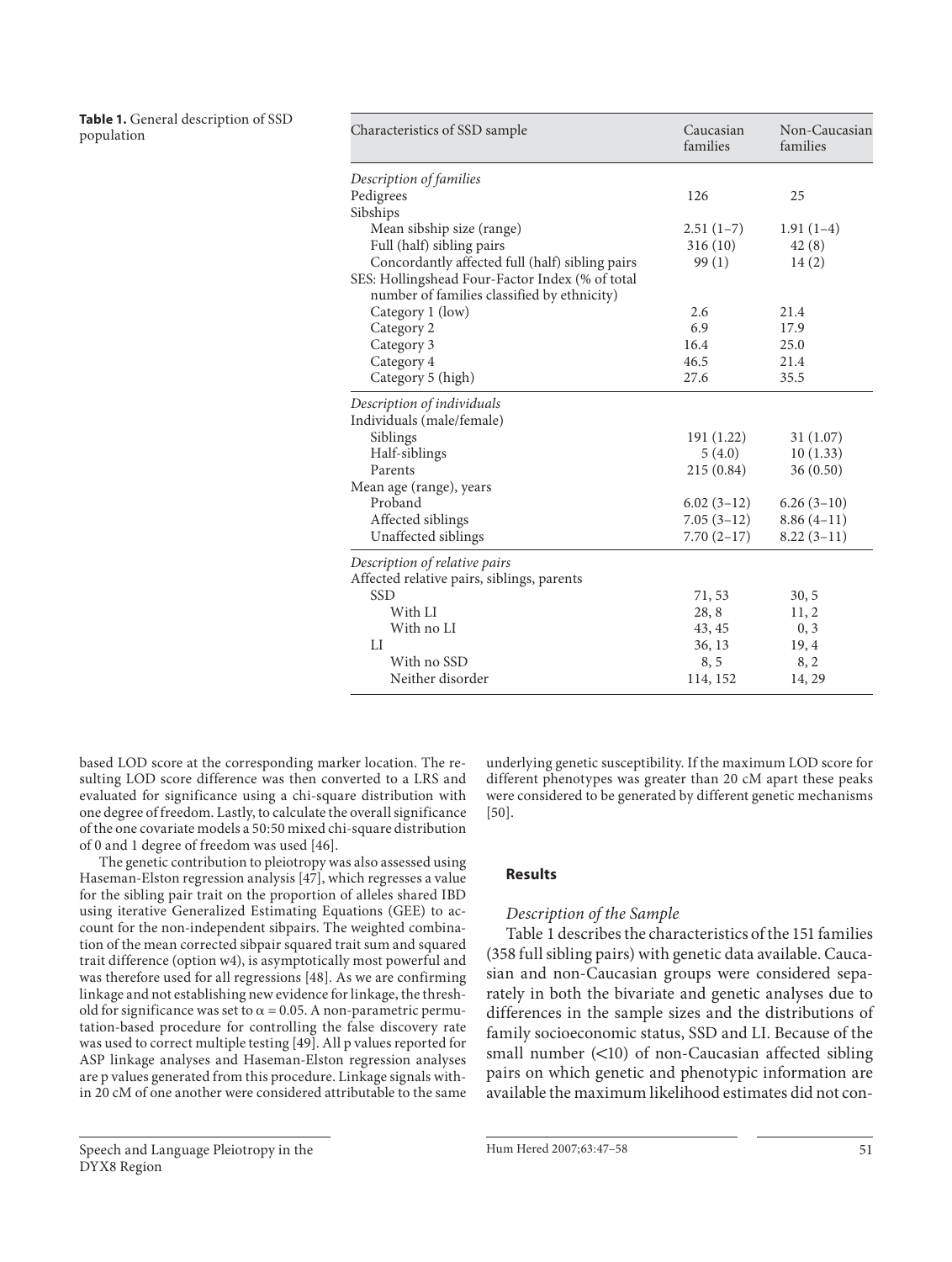**Table 2.** Mean proband and sibling test scores (Caucasian only)

| Test (range)                         | Sibling mean trait values            |                        |                         | Probands mean trait value |                                     | Test of means <sup>a</sup> |                                     |                                     |
|--------------------------------------|--------------------------------------|------------------------|-------------------------|---------------------------|-------------------------------------|----------------------------|-------------------------------------|-------------------------------------|
|                                      | $SSD = 0$<br>$LI = 0$<br>$(n = 114)$ | $LI = 1$<br>$(n = 36)$ | $SSD = 1$<br>$(n = 71)$ | $SSD = 1$<br>$(n = 126)$  | $SSD = 1$<br>$LI = 0$<br>$(n = 50)$ | $SSD = 1$ vs.<br>$SSD = 0$ | proband<br>$vs.$ SSD = 1<br>sibling | proband<br>$vs.$ SSD = 0<br>sibling |
| $GFTA (0-100)^+$                     | 81.88                                | 60.17                  | 61.78                   | 24.22                     | 25.86                               | $\ast$                     | ∗                                   | *                                   |
| $NSW (0-100)^+$                      | 84.91                                | 36.55                  | 42.89                   | 67.48                     | 55.14                               | $\ast$                     | ∗                                   | ₩                                   |
| $MSW (0-100)^+$                      | 66.85                                | 43.75                  | 47.87                   | 51.57                     | 52.28                               | < 0.01                     | <b>NS</b>                           |                                     |
| ERRORW $(0-100)^+$                   | 86.76                                | 56.61                  | 61.67                   | 52.38                     | 46.58                               | $*$                        | $\ast$                              | ₩                                   |
| CPST $(-60 \text{ to } 60)$ **       | 28.96                                | 23.18                  | 24.81                   | 16.60                     | 16.37                               | < 0.05                     | ∗                                   | *                                   |
| CELF-Rsi <sup>b</sup> $(3-17)$ ***   | 11.26                                | 7.76                   | 9.36                    | 6.46                      | 13                                  | < 0.01                     | ∗                                   | ₩                                   |
| TOLD-P:2si <sup>b</sup> $(1-20)$ *** | 11.02                                | 6.71                   | 9.68                    | 7.69                      | 10.38                               |                            |                                     |                                     |
| PPVT $(40-160)$ ***                  | 107.67                               | 95.70                  | 102.53                  | 106.60                    | 108.00                              | <b>NS</b>                  | ∗                                   | ₩                                   |
| EOWPVT (55-145)***                   | 135.16                               | 104.51                 | 110.30                  | 110.27                    | 113.32                              | < 0.05                     | <b>NS</b>                           | $\ast$                              |
| WRAT $(10-175)$ ***                  | 105.39                               | 82.82                  | 93.12                   | 81.21                     | 99.33                               | $\ast$                     | NS.                                 | $\ast$                              |
| WRID (10-175)***                     | 105.88                               | 88.70                  | 97.12                   | 84.72                     | 105.33                              | $\ast$                     | < 0.05                              | ₩                                   |
| WIATRC $(68-134)$ ***                | 121.26                               | 90.94                  | 119.95                  | 87.65                     | 104.50                              | < 0.01                     | < 0.01                              | $\ast$                              |
| WIATLC $(61-135)$ ***                | 122.63                               | 95.71                  | 128.55                  | 95.62                     | 110.33                              | <b>NS</b>                  | < 0.05                              | ⋇                                   |
| TWS-3 $(60-141)$ ***                 | 111.80                               | 84.30                  | 89.51                   | 107.50                    | 86.33                               | < 0.01                     | ∗                                   | ⋇                                   |

<sup>a</sup> Means tests were conducted with residuals of scores adjusted for age, age<sup>2</sup>, sex, SES (when found significant at p  $\leq$  0.05) using a generalized linear model.

b These measures were combined to form the metric SI.

\* Significant at  $\leq$  0.001 level; NS = not significant at  $\leq$  0.05 level.

\*\* Raw score.

\*\*\* Standard score. + Percentile.

<sup>7</sup> Percent correct.

verge. Additionally, neither familial aggregation nor binary or quantitative trait regression results for non-Caucasian had greater than 15 sibling pairs, thus the results reported are limited to the Caucasian sample.

 While few studies have specifically examined families of children with SSD, frequency of SSD has been reported at approximately 26% with higher frequency in brothers  $(40.3\%)$  than in sisters  $(19.4\%)$  [51]. This was similar to our sample in which the frequency of SSD (either alone or comorbid with LI), including parents and siblings of probands, was 29.8% with the ratio of SSD brothers to sisters 2:1. The frequency of SSD (either alone or comorbid with LI) of only the siblings of probands was 37.17%, with approximately 1/3 of the SSD affected siblings comorbid for LI. In contrast, approximately 2/3 of the SSD probands were comorbid for LI.

# *Cognitive Test Scores*

 Table 2 shows the mean scores and ranges for all cognitive test scores for all Caucasian probands and siblings with genetic data. The p values displayed in table 2 are generated from tests of means using adjusted values. To construct the adjusted values a Generalized Linear Model with variables age, age-squared, sex and SES was generated for each test score. Significant variables ( $p < 0.05$ ) were retained in the model and the best fit model was selected using Akaike Information Criteria (results not shown). The residual values after adjustment for all significant covariates were generated and used in all subsequent analyses. For all residual mean test scores, proband and unaffected sibling scores differed significantly, indicating that all adjusted scores were sensitive to severity of SSD affection. The SSD proband and SSD affected sibling mean scores also differed significantly for all but three measures, specifically, MSW, EOWPVT and WRAT. However, for these three scores SSD affected and unaffected siblings were discernible on the basis of the residual mean values, indicating better score sensitivity within the continuum of SSD. In contrast, two scores, PPVT and WIATLC could not be used to discern SSD affected siblings and unaffected siblings. However, for both scores proband values significantly differed from SSD affected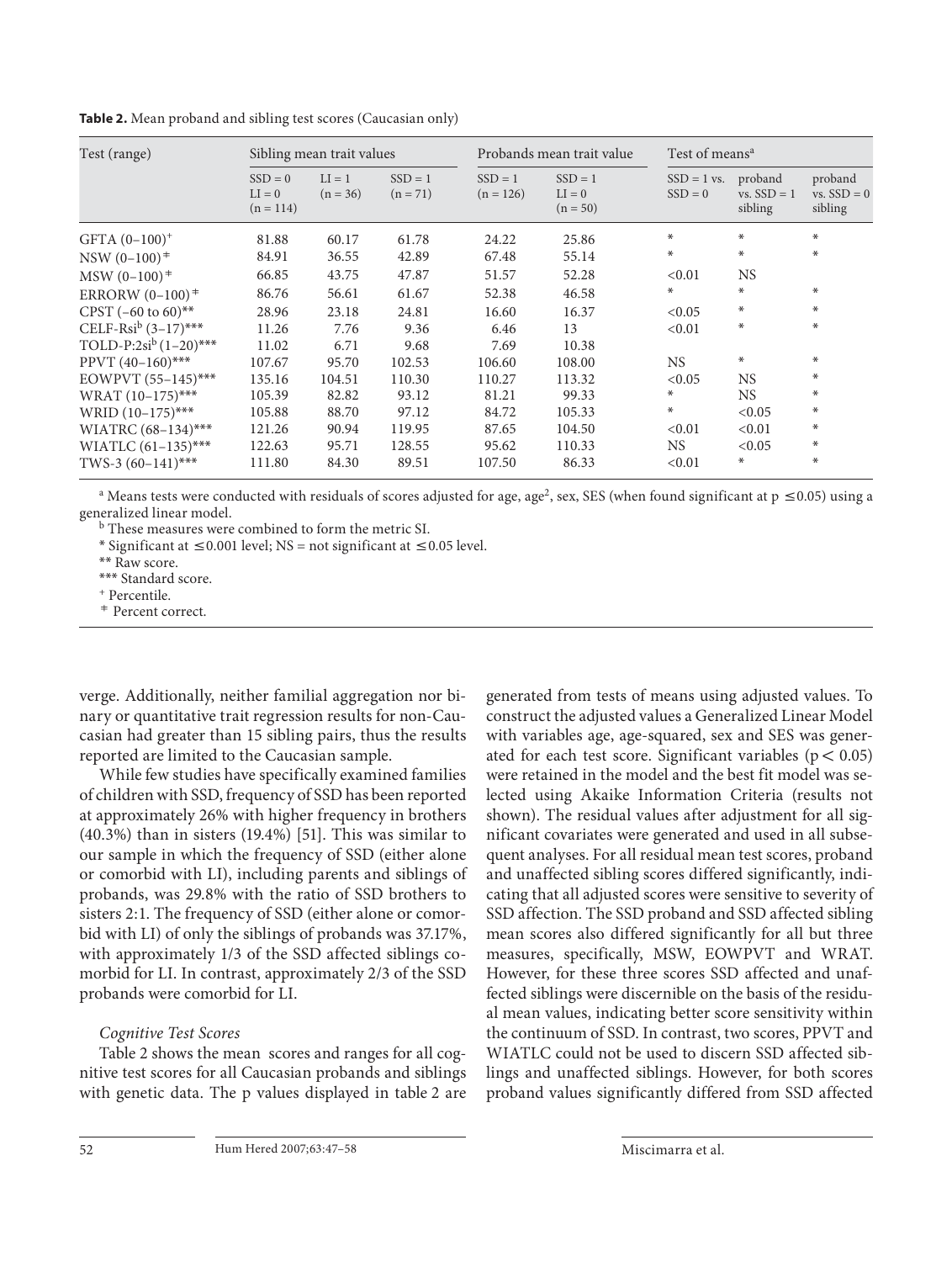sibling means, indicating better test sensitivity to extreme score values (as determined by the SSD probands).

# *Odds Ratios and Bivariate Family Predictive Model*

 Prior to constructing the QEM model we calculated simple odds ratios of SSD and LI in the study population without regard to family structure. Table 3 shows the counts of individuals by SSD and LI affection status; to adjust for ascertainment we did not include probands. These numbers reflect all individuals with phenotypic data available.

 The odds of finding SSD (or LI) in an individuals with LI(or SSD) was 10 times greater than finding SSD(or LI) alone, indicating that in our sample an individual is significantly more often comorbid than affected with only SSD or LI only. The significant odds justified further modeling to determine the effect of at both the individual and family level. Table 4 describes all parameters in the family predictive model and table 5 provides the values of the model coefficients, the odds ratios and confidence intervals (CI) and significance levels for all aggregation parameters. CI are robust and adjusted for correlations within persons and between persons within families. A

very significant within person association (8) between SSD and LI was evident as seen in table 5. This is not surprising due to the high proportion of comorbid siblings (approximately 1/3) in the sample and was indicated in our simple odds calculation. The QEM also showed the odds of SSD and LI attributable to one additional SSD and LI affected family member are approximately 2 and 5, respectively. The coaggregation within the family,  $\gamma_{SL}$ , was also found significant, indicating that an additional person with LI (or SSD) increases the odds of SSD (or LI) within a family member. This result is taken into account when interpreting  $\gamma_{S^*SL}$  and  $\gamma_{L^*SL}$ . The odds ratios for these two terms are both less than one. This indicates that

**Table 3.** SSD and LI individuals\*

| N (parent and offspring) $LI = 1$ |    | $LI = 0$ |
|-----------------------------------|----|----------|
| $SSD = 1$                         | 98 | 174      |
| $SSD = 0$                         | 43 | 679      |

\* Proband is not included.

| eter                 | Param- Description                                                          | Interpretation                                                                                                                                            |
|----------------------|-----------------------------------------------------------------------------|-----------------------------------------------------------------------------------------------------------------------------------------------------------|
| $\delta$             | Within person association<br>of SSD and LI                                  | Log odds ratio measuring the increase in log<br>odds of SSD (or LI) in a person with LI (or SSD)<br>compared with a person LI (or SSD)                    |
| $\gamma_S$           | Aggregration of SSD<br>within families                                      | Increase in $log$ odds of SSD in a person with $K+1$<br>relatives with SSD compared with a person with<br>k relatives with SSD                            |
| $\gamma_L$           | Aggregation of LI within<br>families                                        | Increase in log odds of LI in a person with $k+1$<br>relatives with LI compared with a person with $k$<br>relatives with SSD                              |
| $\gamma_{\rm SL}$    | Coaggregation of SSD and<br>LI within different family<br>members           | Increase in log odds of SSD (or LI) in a person<br>with k+1 relatives with LI (or SSD) compared<br>with a person with k relatives with LI (or SSD)        |
| $\gamma_{S*SI.}$     | Coaggregation of SSD<br>and LI with SSD only in<br>different family members | Increase in $log$ odds of SSD in a person with $k+1$<br>relatives with both disorders compared to a per-<br>son with only k relatives with both disorders |
| $Y_{L*ST}$           | Coaggregation of SSD<br>and LI with LI only in<br>different family members  | Increase in $log$ odds of LI in a person with $k+1$<br>relatives with both disorders compared to a<br>person with only k relatives with both disorders    |
| $\gamma_{\rm SL*SL}$ | Coaggregation of SSD<br>and LI                                              | Increase in log odds of both disorders in a person<br>k+1 relatives with both disorders compared to a<br>person with only k relatives with both disorders |

**Table 4.** Interpretation of the main parameters of aggregation in family predictive model in the absence of interactions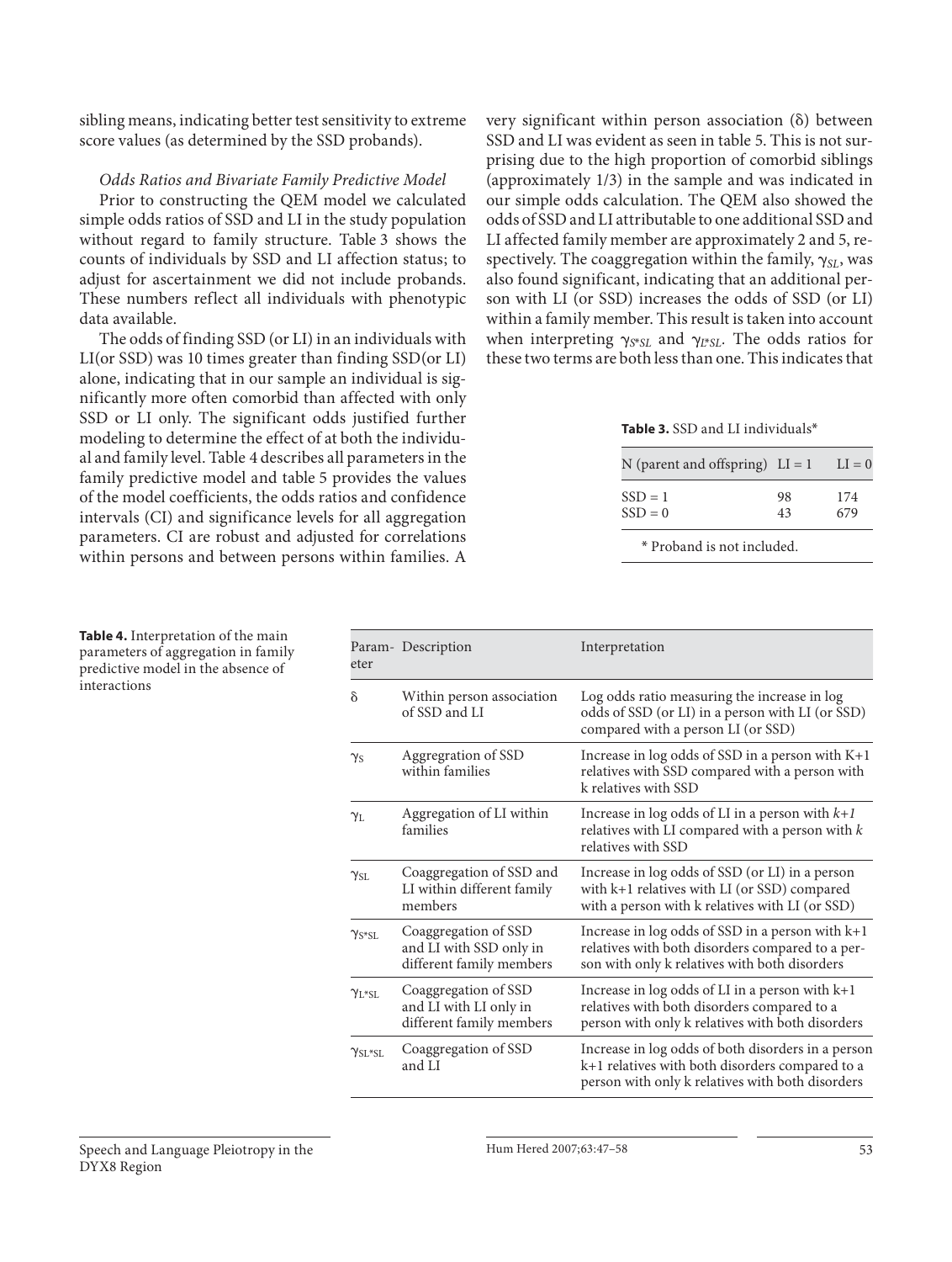**Table 5.** Model coefficients and the corresponding association measures for best fitting multivariate familial aggregation model of binary traits SSD and LI

| Parameter                | Coefficient | Odds $(CI)^a$            | Z                     |
|--------------------------|-------------|--------------------------|-----------------------|
| $\alpha_1^*$             | $-2.819$    | 0.059(0.013, 0.281)      | $-7.67$ <sup>1</sup>  |
| $\alpha_2$ <sup>**</sup> | $-6.041$    | $0.002$ $(0.001, 0.005)$ | $-15.01$ <sup>1</sup> |
| δ                        | 4.096       | 60.09 (32.88, 109.80)    | 13.32 <sup>1</sup>    |
| $\gamma_{\rm S}$         | 0.720       | 2.05(1.60, 2.635)        | 5.68 <sup>1</sup>     |
| $\gamma_{\rm L}$         | 1.637       | 5.14 (3.49, 7.54)        | 8.28 <sup>1</sup>     |
| $\gamma_{S^*L}$          | 0.343       | 1.41(1.09, 1.82)         | $2.62^2$              |
| $\gamma_{S*SL}$          | $-0.183$    | 0.833(0.780, 0.890)      | $-5.081$              |
| $\gamma_{\rm L*SL}$      | $-0.313$    | 0.731(0.608, 0.879)      | $-3.321$              |
| $\gamma_{SL*SL}$         | 0.110       | 1.16(0.916, 1.36)        | 1.09                  |
| $\theta_1^{\ b}$         | 0.018       | 1.02(0.312, 4.40)        | 1.10                  |
| $\theta_2$ <sup>c</sup>  | 0.839       | 2.32(1.44, 3.73)         | $-2.361$              |

<sup>a</sup> Odds ratios were calculated by exponentiating the parameter coefficient. The confidence intervals for the odds ratios were calculated by exponentiating the parameter coefficients confidence intervals.

<sup>b</sup> The coefficient of the product of two indicator variables: one designating if the response equation is for SSD and the second if the individual is an offspring (1=offspring, 0=other relative type). This value is then added to the intercept for offspring (either proband or proband's sibling) with LI.

 $\epsilon$  Intercept for offspring (either proband or proband's sibling) with LI.

 $p < 0.001$ ,  $\frac{2}{p} < 0.025$ .

\* Sum of the model intercept and coefficient of the indicator variable designating the response equation.

\*\* Model intercept.

while an individual with one disorder increases the risk of the other disorder, someone who is comorbid for SSD and LI does not further increase the risk of SSD or LI. Put another way, individuals who are comorbid do not confer additional risk for SSD or LI to other family members by being affected with a second disorder. This is again evident when we examine the odds ratio generated by the coaggregation coefficient  $\gamma_{SI^*SL}$ , which although above one is not significant. This confirms that comorbid individuals do not increase the risk of comorbidity in a family member. In summary, the odds ratios of  $\gamma_{S^*SL}$ ,  $\gamma_{L^*SL}$  and  $\gamma_{\text{S}L^*SL}$  show that risk of SSD or LI in an individual does not increase multiplicatively with each additional comorbid family member.

# *Multipoint Linkage Analyses*

 We examined evidence for linkage using ASP in a conditional logistic regression as well as Haseman-Elston regression of all sibling pairs. The results of these multipoint linkage analyses for  $p < 0.05$  significance are reported in tables 6 and 7.

 Tables 6 and 7 show the p-values of the ASP analyses and Haseman-Elston trait regressions, which after adjustment for multiple testing are suggestive of linkage of two regions on chromosome 1. The first region spans slightly over 30 cM, beginning  $\sim$ 20 cM from our first marker, D1S468. ASP analyses of LI, SSD and SL affected sibling pairs' GFTA score differences all obtained suggestive evidence for linkage between 20.3 and 24.3 cM from marker D1S468. Haseman-Elston trait regression of GFTA scores and an indicator variable for discordant sibling pairs corroborate this result with suggestive evidence for linkage ( $p = 0.002$ ) maximizing at D1S228, approximately 20 cM from D1S468. The regression coefficients for GFTA and SSD indicate that this linkage signal is best characterized by SSD discordant pairs with a small difference in GFTA scores. In close proximity, the linkage signal using Haseman-Elston regression of binary traits LI and SL demonstrated suggestive evidence for linkage  $(p = 0.0042$  and  $p = 0.0098$ , respectively) and SSD approached significance ( $p = 0.058$ ) at  $\sim$ 20.3 cM from our first marker. Less than 20 cM from this region there is evidence for linkage of ASP with test measures for articulation and verbal short term memory.

 The second region on chromosome 1 that is suggestive of linkage spans from 69.3–82.3 cM from D1S468. Analyses of GFTA score differences between concordantly affectedly LI and SSD siblings showed evidence for linkage, as measured from the first marker, at 74.4 and 81.9 cM, respectively and at  $\sim$ 71.3 cM. Haseman-Elston analyses were suggestive of evidence for linkage of vocabulary (PPVT;  $p = 0.0068$ ). In this second region, both types of linkage analyses were significant for phenotypic indicators of verbal short term memory (Sentence Imitation and WIATLC) maximizing between at 69.4 and 81.9 cM from D1S468.

# **Discussion**

 We first examined evidence for comorbidity and aggregation within our SSD sample using a bivariate family predictive model. Secondly, using model-free linkage methods we tested for the presence of linkage of SSD and LI to the DYX8 region, corresponding to 1p34-p36, which has previously been implicated in linkage studies of dyslexia [13, 17, 52, 53] and speech sound disorder [19]. The results of the bivariate analyses demonstrate evidence for comorbidity, familial aggregation and co-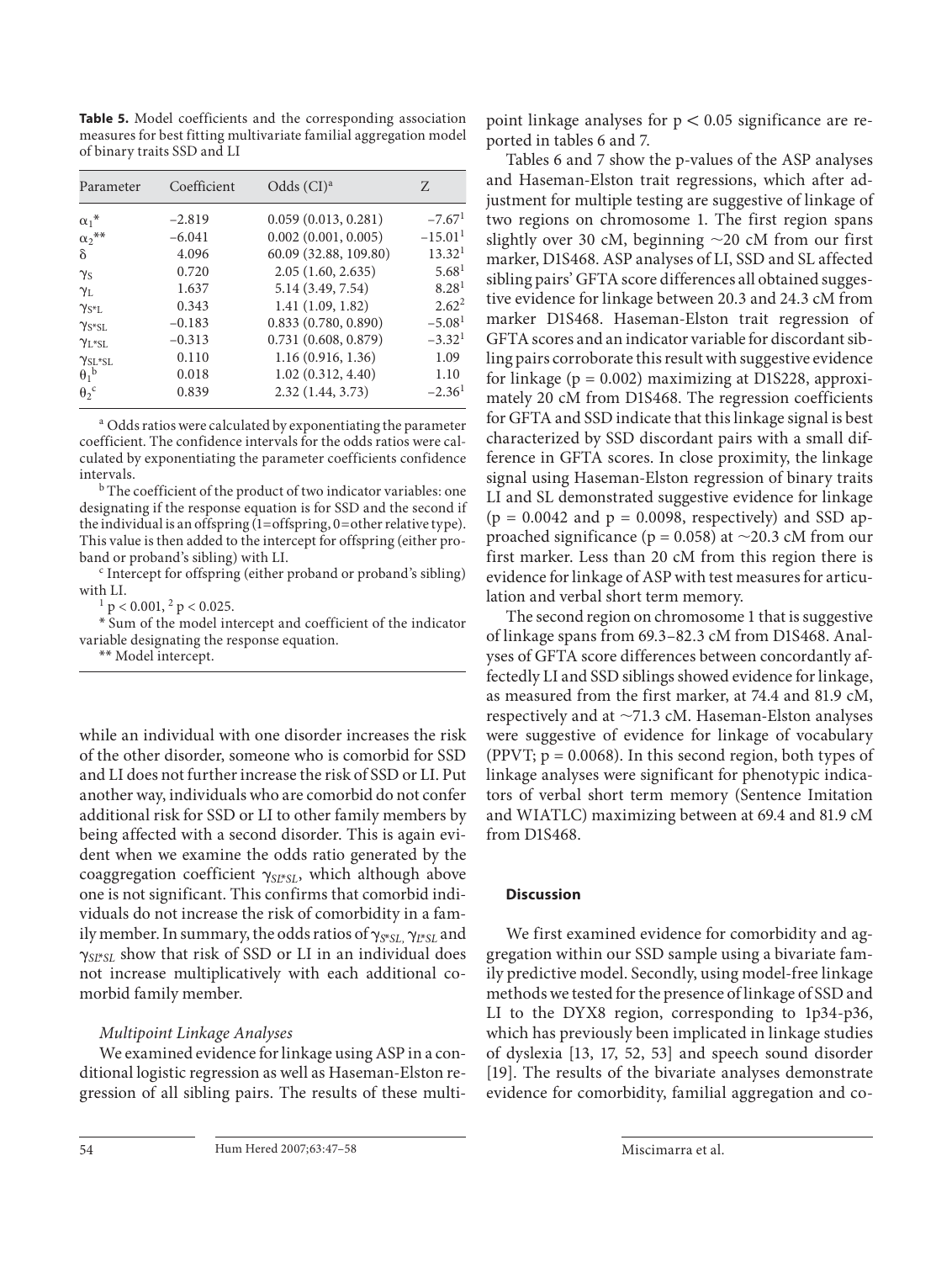| Linkage<br>peak | Affected<br>sibling<br>pairs | Covariate     | Location<br>of peak (cM)<br>from $D1S468$ | Marker                          | $Z^\dagger$  | $Z^{\ddagger}$ | $Z^{\ddagger}$ – $Z^{\dagger}$ p <sup><math>\ddagger</math></sup> |        | $p^{\dagger}$ |
|-----------------|------------------------------|---------------|-------------------------------------------|---------------------------------|--------------|----------------|-------------------------------------------------------------------|--------|---------------|
| $\mathbf{1}$    | LI                           | <b>GFTA</b>   | 24.4                                      | D1S228                          | 0.1          | 1.72           | 1.62                                                              | 0.024  | 0.012         |
|                 |                              |               | 44.1                                      | D1S234                          | $\mathbf{0}$ | 1.26           | 1.26                                                              | 0.055  | 0.036         |
|                 | <b>SSD</b>                   | <b>GFTA</b>   | 20.3                                      | D <sub>1</sub> S <sub>228</sub> | 0.06         | 2.85           | 2.79                                                              | 0.002  | 0.0009        |
|                 |                              | <b>SI</b>     | 44.1                                      | D1S234                          | $\Omega$     | 1.43           | 1.43                                                              | 0.037  | 0.0103        |
|                 | SL                           | <b>GFTA</b>   | 22.3                                      | D1S228                          | 0.1          | 1.32           | 1.22                                                              | 0.060  | 0.031         |
|                 |                              | <b>SI</b>     | 8.5                                       | D1S214                          | 0.1          | 1.81           | 1.71                                                              | 0.049  | 0.028         |
|                 |                              | <b>WIATLC</b> | 44.4                                      | D1S1676                         | $\mathbf{0}$ | 2.52           | 2.52                                                              | 0.009  | 0.006         |
| 2               | <b>SSD</b>                   | <b>GFTA</b>   | 81.9                                      | D1S220                          | 0.04         | 1.12           | 1.08                                                              | 0.083  | 0.014         |
|                 |                              | <b>SI</b>     | 92.6                                      | D <sub>1</sub> S <sub>220</sub> | $\mathbf{0}$ | 1.12           | 1.12                                                              | 0.076  | 0.023         |
|                 |                              | <b>WIATLC</b> | 81.9                                      | D1S220                          | $\mathbf{0}$ | 2.52           | 2.52                                                              | 0.003  | 0.0019        |
|                 | SL.                          | <b>WIATLC</b> | 81.9                                      | D1S220                          | $\mathbf{0}$ | 2.85           | 2.85                                                              | 0.0044 | 0.003         |

**Table 6.** Relative position of Multipoint LOD score maximal linkage for binary phenotypes and trait covariates using affected sibling pairs (ASP)

Z† Baseline LOD score, no covariate.

Z‡ LOD Score with covariate.

 $Z^{\ddagger}$  –  $Z^{\dagger}$  Change in LOD score attributable to covariate.

p‡ Covariate p value, adjusted for multiple testing.

p† Model p value, adjusted for multiple testing.

**Table 7.** Relative position and empirical p values, p < 0.10 (adjusted for multiple testing) of maximal linkage for binary and quantitative SSD measures using all Caucasian sibling pairs in a Haseman-Elston regression

| Linkage<br>peak | <b>SSD</b><br>measure | Trait         | Covariate                                           | Location of<br>$peak(s)$ in $cM$<br>from D1S468 | Nearest<br>marker               | Empirical<br>p value |
|-----------------|-----------------------|---------------|-----------------------------------------------------|-------------------------------------------------|---------------------------------|----------------------|
| 1               | Binary                | LI            |                                                     | 12.3                                            | D1S214                          | 0.0042               |
|                 |                       | <b>SSD</b>    |                                                     | 20.3                                            | D <sub>1</sub> S <sub>228</sub> | 0.058                |
|                 |                       | SL            |                                                     | 12.3                                            | D1S214                          | 0.0098               |
|                 | Quantitative          | <b>GFTA</b>   |                                                     | 16.4                                            | D <sub>1</sub> S <sub>228</sub> | 0.069                |
|                 |                       |               | SSD sibpair affection<br>status (discordant = $1$ ) | 20.3                                            | D1S228                          | 0.002                |
|                 |                       | <b>EOWPVT</b> | $\overline{\phantom{0}}$                            | 2.4                                             | D1S214                          | 0.0058               |
| 2               |                       | <b>SI</b>     |                                                     | 71.4                                            | D <sub>1</sub> S <sub>197</sub> | 0.038                |
|                 |                       | <b>PPVT</b>   |                                                     | 71.4                                            | D <sub>1</sub> S <sub>197</sub> | 0.0068               |
|                 |                       | WIATLC        |                                                     | 71.4                                            | D <sub>1</sub> S <sub>197</sub> | 0.081                |

aggregation of SSD and LI. Our two maximum linkage signals, while not meeting genome-wide criteria, are suggestive of linkage and being over 20 cM apart are suggestive of evidence for linkage to markers in the DYX8 region at two locations [50]. Thus, the phenotypic and genetic analyses provide preliminary evidence that this region likely bears genes with pleiotropic effects.

 Figure 1 maps three published results of linkage analyses of RD and one of SSD to a cytogenetic and physical map of chromosome 1 [13, 17, 19, 52, 53] . Three independent studies of RD show evidence for linkage to chromosome 1 from  $\sim$ 15–30 Mb ( $\sim$ 24–48 cM from D1S468) and a recent meta-analysis of these studies found that this region exhibits some of the strongest evidence for the presence of a dyslexia gene [52]. Multipoint results from Grigorenko et al., 2001 [13] and Tzenova et al., 2004 [53]

 Speech and Language Pleiotropy in the DYX8 Region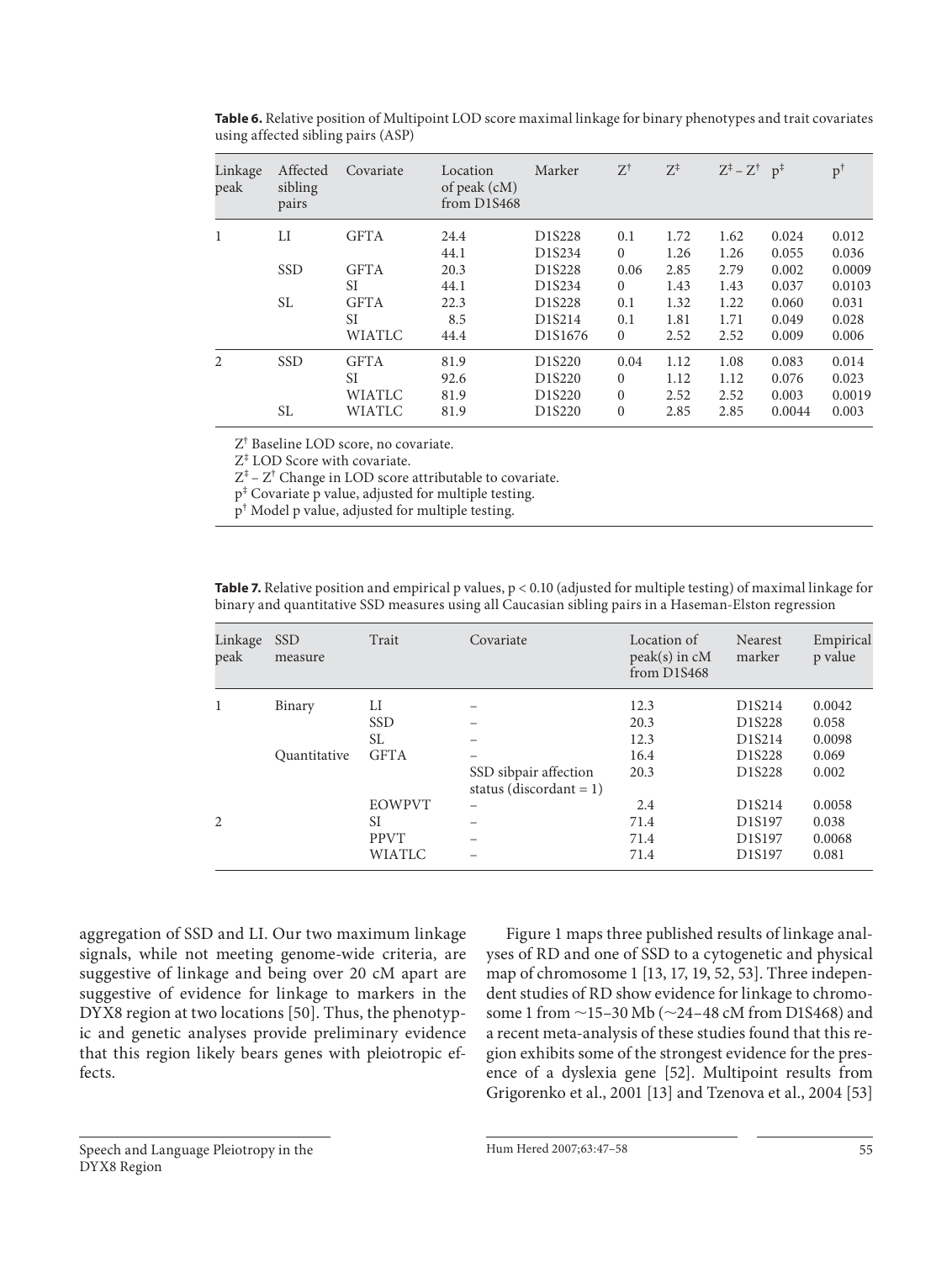indicate localization of a dyslexia gene at  $\sim$ 20 Mb. Both studies found Phonological Decoding achieving maximum significance closest to marker D1S199, with suggestive evidence for linkage of the categorical variable RD presenting proximal to the estimated gene location. Additionally, slightly distal to D1S199, Grigorenko et al., 2001 [13] and Tzenova et al., 2004 [53] reported evidence of linkage to Single Word Reading (orally, of printed words) and Tzenova et al., 2004 [53] reported a linkage signal to Spelling spanning  $\sim$  10 Mb. As figure 1 shows, this signal encompasses the marker loci linked to a dyslexia phenotype [17] and a measure of articulation [19] .

 The location of our first linkage peak spans approximately 30 cM beginning distal to marker D1S228 and encompasses the linkage signals reported in all three dyslexia studies. In addition, Grigorenko's localization of the dyslexia gene places it within  $\sim$ 1 Mb of two of our maximum suggestive linkage signals measuring verbal short term memory ( $p = 0.0009$ ) and articulation ( $p = 0.002$ ). This gives some evidence that a gene in this region is potentially contributing to the linkage signals of both RD and SSD phenotypes. The validity of an SSD linkage signal in this region is strengthened by the agreement between the results of our analyses and those of Smith et al., 2005 [19] in a different SSD population. Using GFTA to measure articulation and the S.A.G.E. software program SIBPAL to perform regression based linkage analysis, our linkage signal,  $p = 0.036$ , and that of Smith et al., 2005 [19],  $p = 0.064$ , were within  $\sim$ 1 Mb (see fig. 1). Although we did not find evidence for linkage of any of our phonological psychometric measures used in the dyslexia studies to this chromosomal region, this could be attributable to the difference between the age distribution of our SSD participants and the participant age distribution of the dyslexia studies. Several of our study participants were not yet of reading age (3/4 of the Caucasian probands were less than 6 years of age) and therefore could not be scored on the reading based metrics used in the dyslexia studies. As these children reach reading age they will be tested on reading and spelling measures so that the RD and SSD populations can be compared more thoroughly.

 Our first linkage peak also demonstrates evidence for a common underlying genetic factor between SSD and LI when both the binary and quantitative traits are analyzed together. This peak is best characterized by three groups of siblings: concordant LI, concordant SSD and discordant SSD. When GFTA was included as a covariate in LODPAL analyses, the beta and gamma coefficients indicated that as the evidence for linkage maximizes in this region, the sibling pair GFTA score difference decreases. This means that siblings with similar GFTA scores, regardless of SSD binary affection status, comprise the linkage signal. This conclusion is supported by significant evidence for linkage shown using Haseman-Elston regressions. Including SSD affection status (discordant = 1) with GFTA sibling pair scores resulted in an overall increase in significance (from  $p = 0.069$  to  $p = 0.002$ ). In order to determine if the linked SSD discordant pairs were phenotypically similar, the SSD unaffected sibling GFTA measure was compared with that of their SSD affected sibling. Discordant sibling pairs with the strongest evidence for linkage to this region were found to have a GFTA sibling pair score difference that was less than the average concordantly SSD affected sibling pair GFTA score difference. While use of the binary linkage model gave similar results, dichotomizing phenotypes imposes an artificial threshold on these disorders [54], making the model less sensitive than direct use of the quantitative data. Using both results ensured that neither was in direct contradiction to the other and we concluded that in this case, some of the SSD discordant pairs are more accurately described as concordant sibling pairs based on the GFTA measure. Examining the data using these different approaches and measurements provided valuable information about the true phenotypic and genetic state of nature.

 Our second peak, with suggestive evidence of linkage spanning from slightly distal of D1S2781 to 2 cM proximal of D1S197 can be characterized by processes that are involved more with language rather than in speech production. We draw this conclusion based on the following. The addition of LI sibling pairs to SSD sibling pairs to form a composite measure, SL, results in WIATLC showing additional evidence for linkage at  $\sim$ 92 cM. However, ASP analysis of WIATLC shows no evidence for linkage at this location using only SSD concordantly affected siblings (table 6). Thus, the addition of concordantly affected LI pairs produces an additional linkage signal. Also the results of our Haseman-Elston regression help corroborate that the second locus is more involved with language, as SI, WIATLC and PPVT show maximum evidence for linkage slightly proximal D1S197 (table 7).

 The locational similarity of our linkage signals but phenotypic differences with those of dyslexia studies could be attributable to the study participants' age distribution differences. A validated characterized proteincoding gene, KIAA1836, lies within  $\sim$ 1 Mb of the D1S197 marker locus and is predominantly expressed in the brain of juveniles. If the effect of a shared allelic variant on cog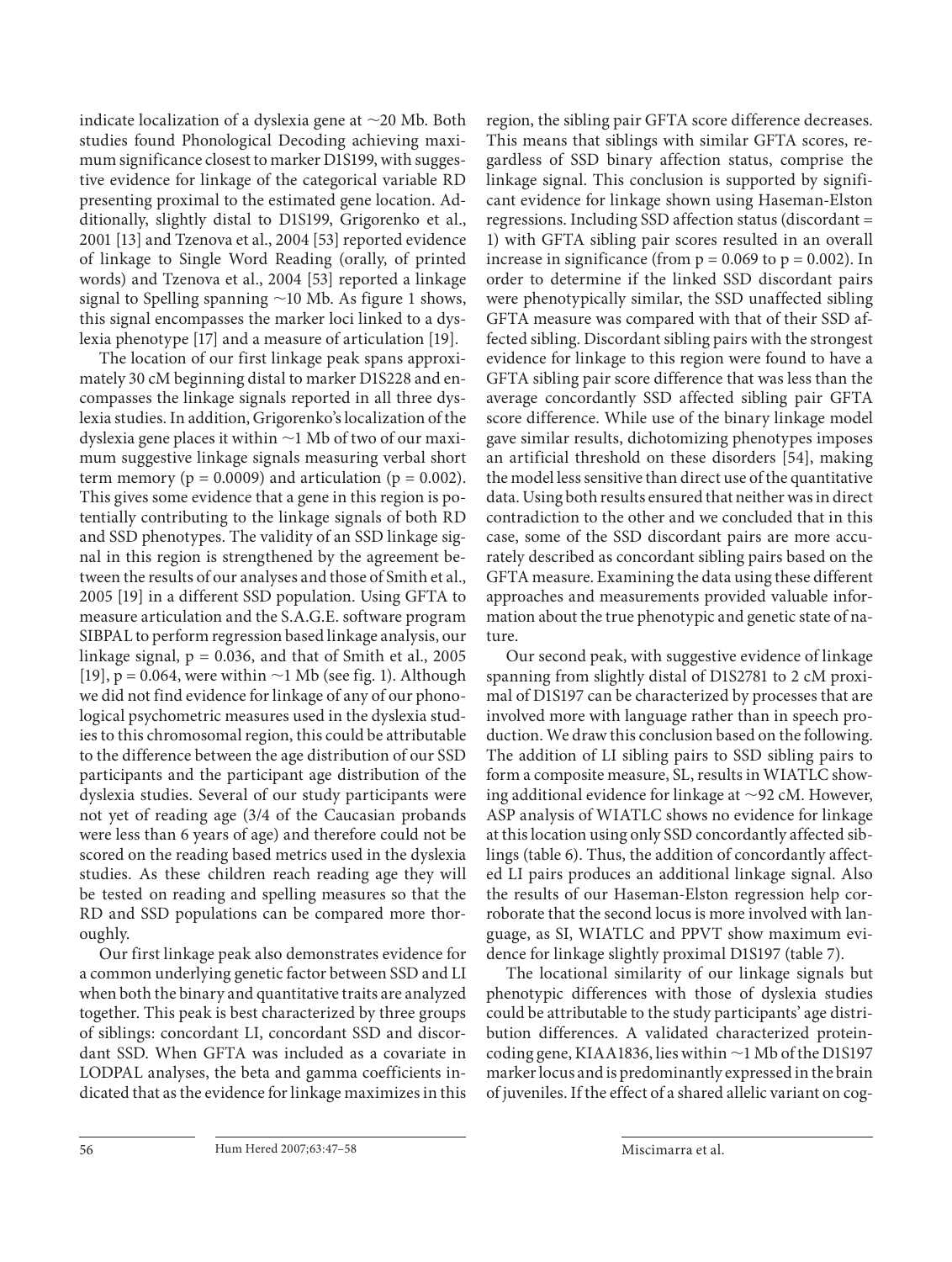nitive abilities changed over time this could manifest as linkage to multiple phenotypes at different ages, which is exactly what is seen in our results. Additional evidence this region contains a gene linked to language comes from comparative genomics studies. Because language is believed to have evolved in the human lineage under the influence of natural selection, genes were chosen for their ability to incrementally improve multiple components of language [55, 56], we would expect to see chromosomal regions with evidence for natural selection and language to consistently overlap. Our region on chromosome 1, specifically a 4 Mb interval, spanning from 48.58 Mb (containing KIAA1836) as well as a 7.6 Mb interval on chromosome 7q, containing FOXP2, a gene associated with articulation and speech production, demonstrated significant evidence for natural selection, defined as a reduction in overall allele diversity and an excess of derived alleles with high frequency [55, 57] . As we have suggestive evidence of linkage to a language phenotype future research will be directed towards testing for allelic association in this area.

 We examined and found evidence for individual comorbidity, familial aggregation and coaggregation of SSD and LI. Additionally, quantitative SSD phenotypes showed linkage to the DYX8 region, providing further evidence of a common genetic basis for SSD and RD. This area on chromosome 1 merits further exploration using fine mapping, sequencing and mutation detection in order to elucidate the extent of genetic effects on these various cognitive disorders.

#### **Acknowledgements**

 This research was supported by the NIDCD grants DC00528 and DC004005 and NHLBI training grant HL0756. Some of the results of this paper were obtained by using the program package S.A.G.E. Release 5.0, which is supported by U.S. Public Health Resource Grant RR03655 from the National Center for Research Resources. We are grateful to the families who participated in this research. We would also like to thank Mrs. Paula Wedig, who rendered technical assistance on the manuscript.

#### **References**

- 1 Shriberg LD, Tomblin JB, McSweeny JL: Prevalence of speech delay in 6-year-old children and comorbidity with language impairment. J Speech Lang Hear Res 1999;42: 1461–1481.
- 2 Bishop DV, Adams C: A prospective study of the relationship between specific language impairment, phonological disorders and reading retardation. J Child Psychol Psychiatry 1990; 31: 1027–1050.
- 3 Lewis BA, Ekelman BL, Aram DM: A familial study of severe phonological disorders. J Speech Hear Res 1989;32:713-724.
- 4 Lewis BA, Thompson L: A Study of developmental speech and language disorders in twins. J Speech Hear Res 1992; 35: 1086– 1094.
- 5 Manis FR, Bride-Chang C, Seidenberg MS, Keating P, Doi LM, Munson B, Petersen A: with developmental dyslexia? J Exp Child Psychol 1997;66:211-235.
- 6 Elbro C: Early linguistic abilities and reading development: A review and a hypothesis. 213 Reading and Writing: An Interdisciplinary Journal 1996;8:453-483.
	- 7 Rack JP: Dyslexia: The Phonological Deficit Hypothesis; in Fawcett AJ, Nicholson RI (eds): Dyslexia in Children: Multidisciplinary perspectives. London, Harvester, 1994.
- 8 Shriberg LD, Austin D, Lewis BA, McSweeny 15 Nopola-Hemmi J, Myllyluoma B, Haltia T, JL, Wilson DL: The percentage of consonants correct (PCC) metric: extensions and reliability data. J Speech Lang Hear Res 1997; 40: 708–722.
- $\triangleright$  9 Bishop DV: Genetic influences on language  $\triangleright$  16 impairment and literacy problems in children: same or different? J Child Psychol Psychiatry 2001; 42: 189–198.
- 10 Flax JF, Realpe-Bonilla T, Hirsch LS, Brzustowicz LM, Bartlett CW, Tallal P: Specific language impairment in families: evidence for co-occurrence with reading impair-  $\blacktriangleright$  18 ments. J Speech Lang Hear Res 2003;46:530-543.
- 11 Lewis BA, Freebairn L: A clinical tool for evaluating the familial basis of speech and language disorders. Amer J of Speech Language Pathology 1993;2:38-43.
- Are speech perception deficits associated 12 Felsenfeld S, McGue M, Broen PA: Familial aggregation of phonological disorders: results from a 28-year follow-up. J Speech Hear Res 1995; 38: 1091–1107.
	- 13 Grigorenko EL, Wood FB, Meyer MS, Pauls 20 Plomin R, Kovas Y: Generalist genes and JE, Hart LA, Pauls DL: Linkage studies suggest a possible locus for developmental dyslexia on chromosome 1p. Am J Med Genet 2001; 105: 120–129.
	- 14 Grigorenko EL, Wood FB, Meyer MS, Hart LA, Speed WC, Schuster A, Pauls DL: Susceptibility loci for distinct components of developmental dyslexia on chromosomes 6 and 15. Am J Hum Genet 1997;60:27-39.
- Taipale M, Ollikainen V, Ahonen T, Voutilainen A, Kere J, Widen E: A dominant gene for developmental dyslexia on chromosome 3. J Med Genet 2001; 38: 658–664.
- Pennington B: Annotation: the genetics of dyslexia. J Child Psychol Psychiatry 1991;31: 193–201.
- 17 Rabin M, Wen XL, Hepburn M, Lubs HA, Feldman E, Duara R: Suggestive linkage of developmental dyslexia to chromosome 1p34-p36. Lancet 7–17–1993; 342: 178.
- Stein CM, Schick JH, Gerry TH, Shriberg LD, Millard C, Kundtz-Kluge A, Russo K, Minich N, Hansen A, Freebairn LA, Elston RC, Lewis BA, Iyengar SK: Pleiotropic effects of a chromosome 3 locus on speech-sound disorder and reading. Am J Hum Genet 2004; 74: 283–297.
- 19 Smith SD, Pennington BF, Boada R, Shriberg LD: Linkage of speech sound disorder to reading disability loci. J Child Psychol Psychiatry 2005; 46: 1057–1066.
- learning disabilities. Psychol Bull 2005; 131: 592–617.
- 21 Weismer S, Plante E, Jones M, Tomblin JB: A functional magnetic resonance imaging investigation of verbal working memory in adolescents with specific language impairment. Journal of Speech, Language, and Hearing Research 2005;48:405-425.